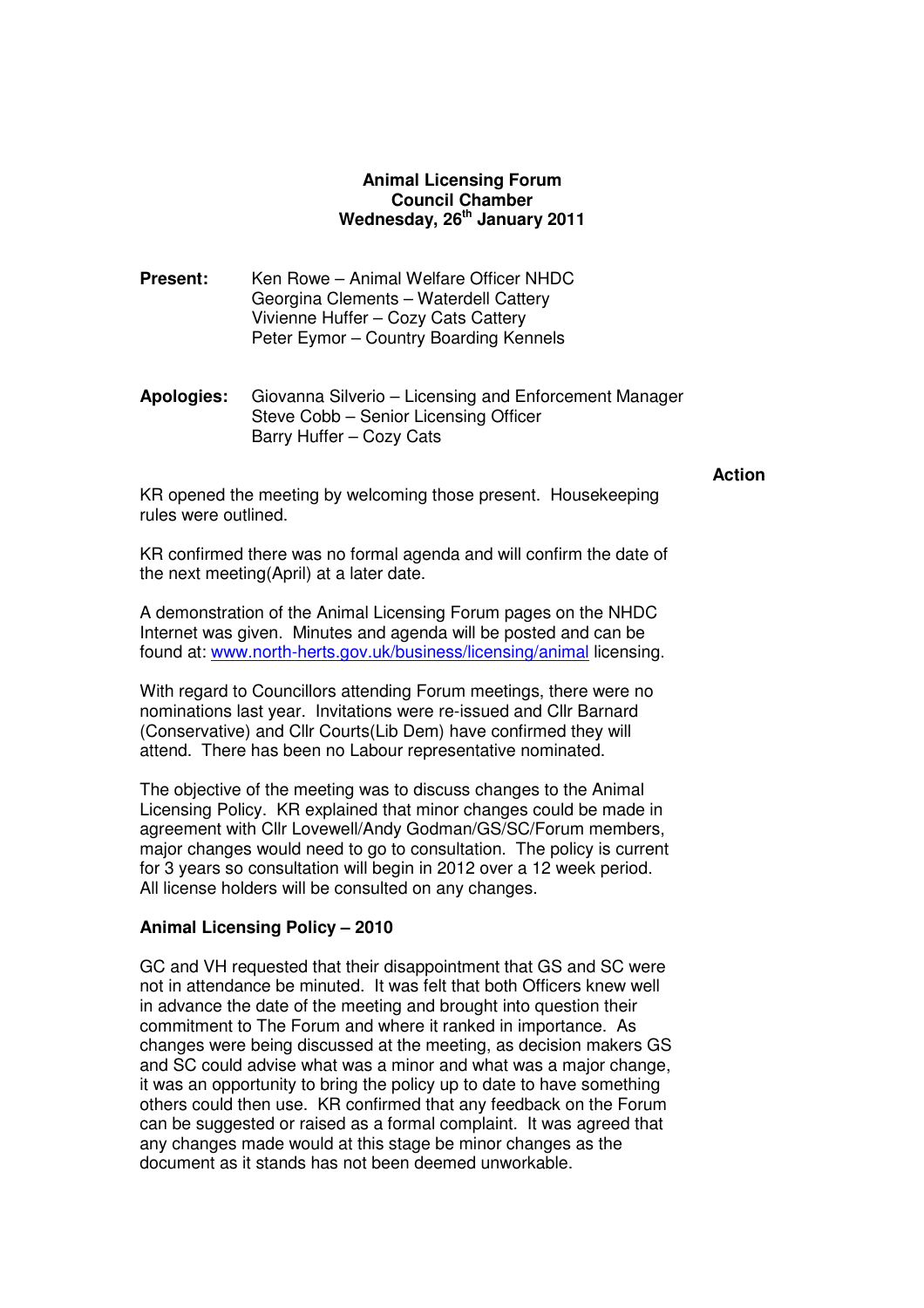The changes to the policy were discussed, however it became apparent that the changes had not been made to the current policy. KR suggested that members be given a further week to go through the correct policy, amendments to be sent to KR (who will also go through the changes made by Barry) KR will then resend the changes to the

**KR/Forum memebers** 

Forum members for comment.

This was agreed by those present

The following points were discussed:

Impervious surfaces:

Clinical waste:

Vaccinations:

Size of exercise yards and sleep areas:

The definitions will be confirm when the agreed changes (if any) are made to the policy

## **5. Dates of the Next Meeting and e-mail Communication**.

The Next meeting will be held on  $6<sup>th</sup>$  April 2011 at 13.00hrs in The Council Chambers.

Comments, queries and agenda item can be sent to:

licensing@north-herts.gov.uk

this then allows for other officers to pick up any queries if Ken is away from the office.

### **Any other Business**

None

**Meeting closed at 2.30pm.**